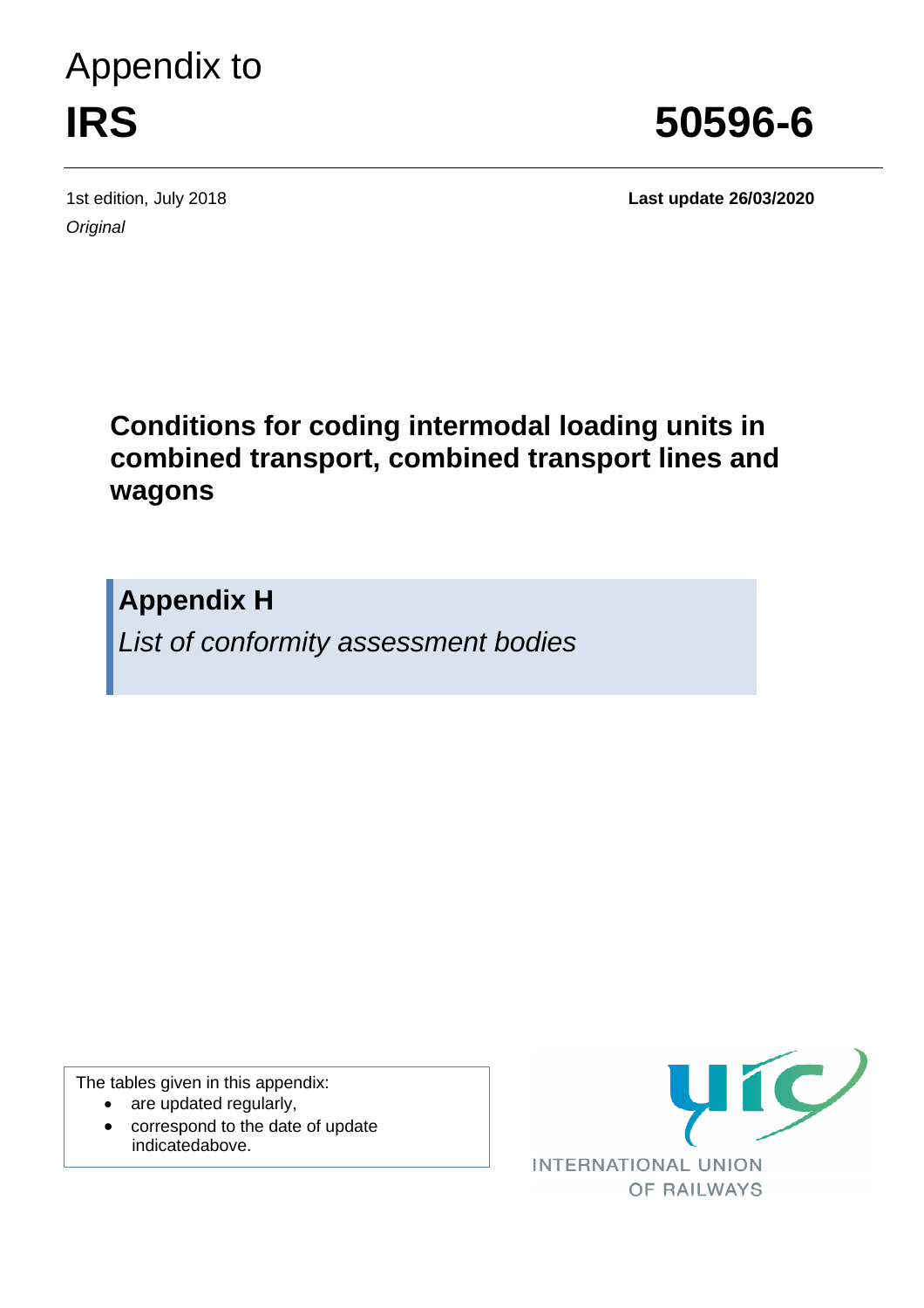

## **Appendix H.1 - General**

#### **Table 1: List of codes of bodies recognised by UIC to grant codification**

| <b>Recognised body</b>                                       | <b>Country</b>   | <b>UIC Code</b> |
|--------------------------------------------------------------|------------------|-----------------|
| <b>ANSFI</b>                                                 | (ltaly)          | 001             |
| <b>SAMC</b>                                                  | (France)         | 002             |
| <b>ADIF</b>                                                  | (Spain)          | 003             |
| <b>INFRABEL</b>                                              | (Belgium)        | 004             |
| <b>Ceskoslovensky Lloyd</b>                                  | (Czech Republic) | 005             |
| Société Nationale de<br><b>Certification et Homologation</b> | (Luxembourg)     | 006             |
| Rail Cargo Austria AG                                        | (Austria)        | 035             |
| <b>HUPAC</b>                                                 | (Switzerland)    | 040             |
| <b>DB Cargo AG</b>                                           | (Germany)        | 050             |
| <b>NCB</b>                                                   | (United Kingdom) | 090             |